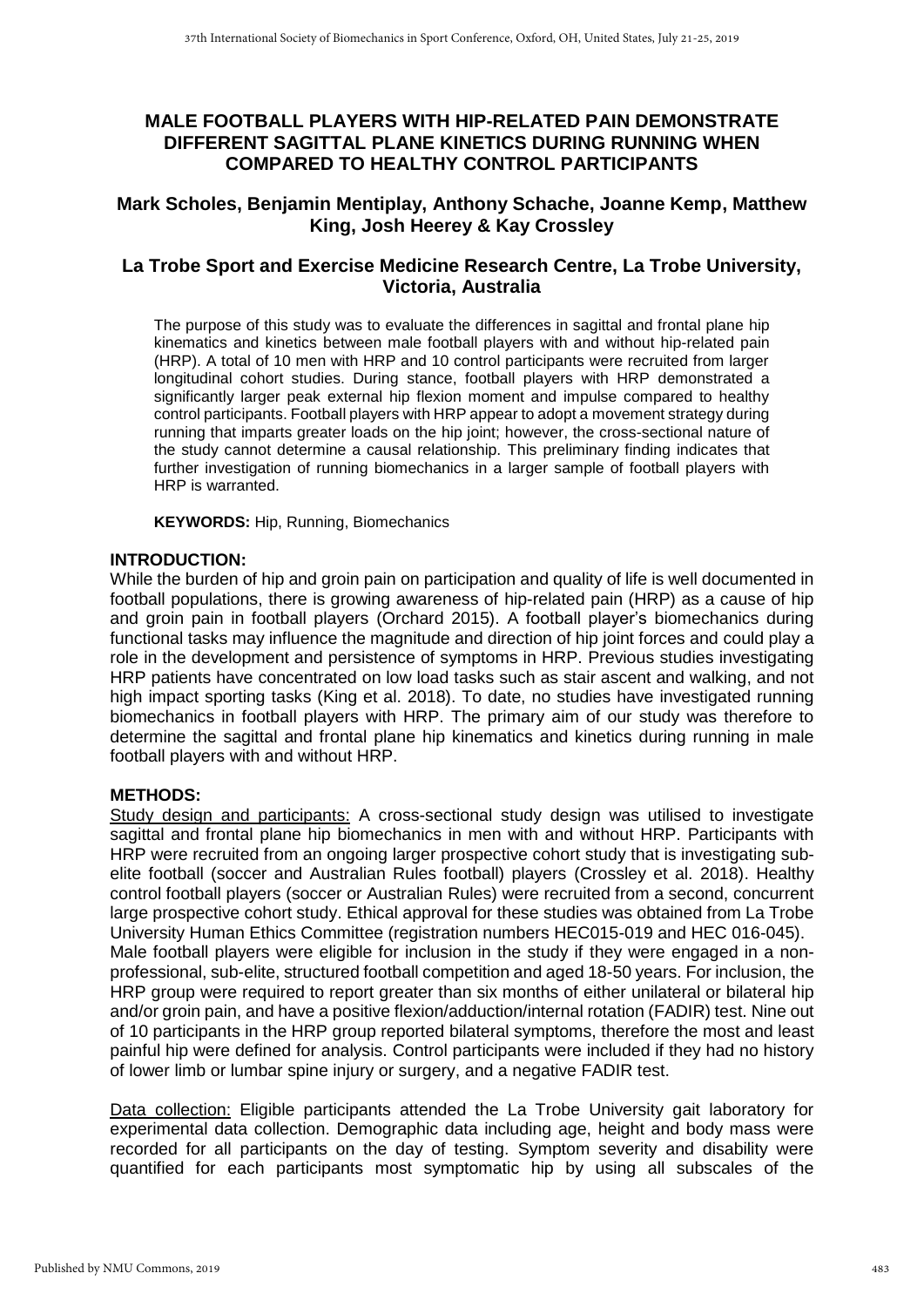Copenhagen Hip and Groin Outcome Score (HAGOS), a valid and reliable tool for assessing hip and groin pain in active adults (Thorborg et al. 2015).

Biomechanical assessment: All participants wore running shorts and Teva Original Universal sandals (Deckers Brands, Goleta, CA) to allow exposure of bony landmarks for marker placement. Small reflective markers were placed on specific bony landmarks according to a previously published protocol for this cohort (Crossley et al. 2018). Marker trajectories were collected using a 10-camera motion capture system (Oxford Metrics, Oxford, UK) sampling at a frequency of 100Hz. Ground reaction force (GRF) data were collected from an embedded force plate (Advanced Mechanical Technology Inc., Watertown, MA) in the laboratory floor sampling at 1000Hz. All biomechanical data were recorded using Vicon Nexus Version 1.8.5 software (Oxford Metrics, Oxford, UK). A static trial was obtained in order to calibrate anatomical landmarks and estimate joint centres (Schache and Baker 2007). For the overground running trials, participants were asked to run at a comfortable pace, with the goal of achieving a steady-state speed of between 3 and 3.5 m/s. Timing gates and verbal feedback were used to ensure that correct speed and whole-foot force plate contact were attained for three trials on each limb.

Data analysis: Marker trajectories and GRF data were filtered with a low-pass fourth-order Butterworth filter with a cut-off frequency of 10Hz. Using previously defined anatomical coordinate systems (Schache and Baker 2007), a 7-segment biomechanical model (pelvis, left/right thigh, left/right shank, left/right foot) was generated using Vicon BodyBuilder software version 3.6.2 (Oxford Metrics, Oxford, UK). Hip joint angles were calculated using a joint coordinate system convention (Grood and Suntay 1983). Hip joint moments were calculated using a standard inverse dynamics approach, and expressed in the same non-orthogonal joint coordinate system as the calculated hip joint angles (Schache and Baker 2007). The convention adopted in this study was to report the external joint moment, which is the moment created by all of the external forces acting about the joint (i.e., GRF, inertia, and gravity). For participants with HRP, one trial for each limb was arbitrarily selected for analysis. A single limb was chosen for control participants. Stance phase data were time-normalised to 101 points (0% to 100% of stance phase). All demographic data, patient reported outcome measures and biomechanical variables of interest were assessed for normality and were then summarised using means and standard deviations (SD). Between group comparisons were made between the healthy control participants and both hips for the symptomatic players. Between limb comparisons were also investigated in the football players with HRP. Independent t-test, paired t-tests and Mann-Whitney U tests were used as appropriate. All statistical analyses were completed in SPSS v24 and level of significance was set at 0.05.

# **RESULTS:**

Ten male football players with HRP and 10 control participants were included for data analysis. There were no significant differences between groups with respect to age, height and body mass  $(P = 0.13 - 0.88)$ . Football players with HRP demonstrated significantly worse selfreported HRP and disability as measured by the HAGOS (*P* < 0.001).

|                | Hip-related pain ( $n = 10$ )<br>Mean (SD) | Controls ( $n = 10$ )<br>Mean (SD) | P value |
|----------------|--------------------------------------------|------------------------------------|---------|
| Age (yr)       | 24.4(3.8)                                  | 27.4(4.7)                          | 0.88    |
| Height (m)     | 1.8(0.06)                                  | 1.83(0.07)                         | 0.70    |
| Body mass (kg) | 81.8(9.2)                                  | 83.7 (11.4)                        | 0.13    |

#### **Table 1: Comparison of male football players with HRP and control participants** Units: Age in years (yr), Height in meters (m), Body mass in kilogram

## *Between groups comparison*

The results of the between group comparisons are reported in Table 2. No significant differences in the biomechanical variables of interest were found between the most symptomatic hip of the football players with HRP and the healthy control participants.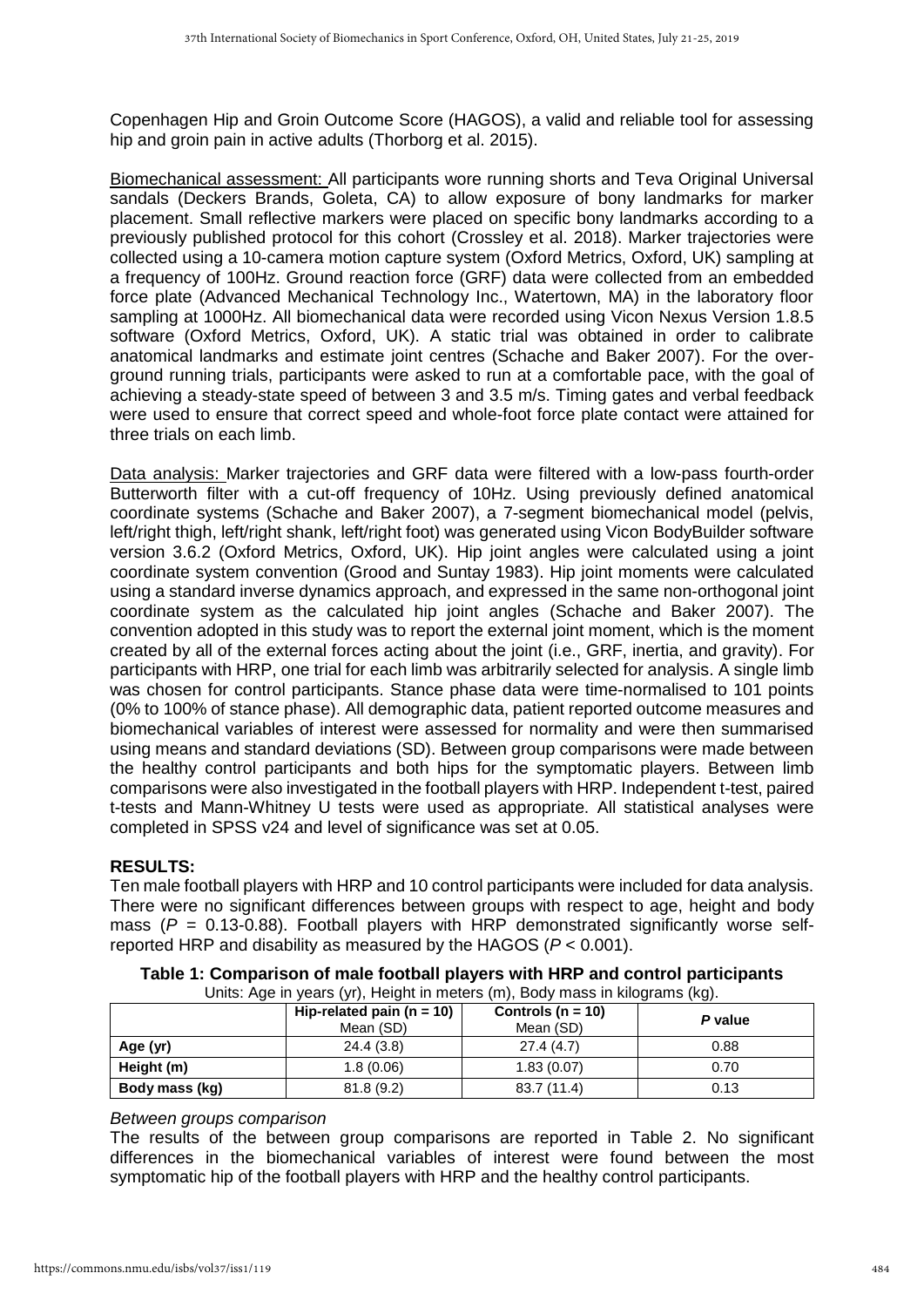#### **Table 2: Comparison of HRP group (most and least symptomatic hips) & control participants for frontal & sagittal plane kinematics & kinetics.**

Kinematic data in degrees (°); Kinetics expressed as peak external moment normalised to body weight (N.m/kg); impulses expressed in Newton metre seconds normalised to body weight (N.m.s/kg); \* indicates P < 0.05)

| <b>Variable</b>                       | <b>Most</b><br>symptomatic<br>hip<br>$(n=10)$<br>Mean (SD) | Least<br>symptomatic<br>hip $(n=10)$<br>Mean (SD) | <b>Control</b><br>$(n=10)$<br>Mean (SD) | <b>Mean</b><br>difference<br>most<br>symptomatic<br>hip & control<br>$(95% \text{ Cl})$ | P<br>value | <b>Mean</b><br>difference<br>least<br>symptomatic<br>hip & control<br>(95% CI) | P<br>value |
|---------------------------------------|------------------------------------------------------------|---------------------------------------------------|-----------------------------------------|-----------------------------------------------------------------------------------------|------------|--------------------------------------------------------------------------------|------------|
| Peak hip flexion<br>angle $(°)$       | 46.25 (3.67)                                               | 48.02 (4.13)                                      | 44.05 (6.57)                            | 2.20<br>$(-2.80, 7.20)$                                                                 | 0.37       | 3.97<br>$(-1.18, 9.13)$                                                        | 0.12       |
| Peak hip extension<br>angle $(°)$     | $-0.99(2.98)$                                              | $-2.02(4.43)$                                     | 0.23(7.6)                               | $-1.22$<br>$(-4.21, 6.64)$                                                              | 0.64       | $-2.25$<br>$(-8.10, 3.60)$                                                     | 0.43       |
| Peak hip adduction<br>angle $(°)$     | 12.17(4.15)                                                | 11.73(3.3)                                        | 10.91 (2.97)                            | 1.26<br>$(-2.13, 4.65)$                                                                 | 0.44       | 0.82<br>$(-2.13, 3.78)$                                                        | 0.57       |
| Peak hip flexion<br>moment (N.m/kg)   | 1.43(0.39)                                                 | 1.56(0.37)                                        | 1.16(0.34)                              | 0.27<br>$(-0.079, 0.61)$                                                                | 0.12       | 0.40<br>(0.067, 0.73)                                                          | $0.021*$   |
| Peak hip extension<br>moment (N.m/kg) | 0.89(1.18)                                                 | 0.86(1.20)                                        | 0.61(0.32)                              | 0.28<br>$(-0.53, 1.10)$                                                                 | 0.47       | 0.25<br>$(-0.57, 1.08)$                                                        | 0.52       |
| Peak hip adduction<br>moment (N.m/kg) | 1.87(0.46)                                                 | 1.89(0.26)                                        | 2.04(0.32)                              | $-0.17$<br>$(-0.55, 0.19)$                                                              | 0.32       | $-0.16$<br>$(-0.43, 0.11)$                                                     | 0.24       |
| Hip flexion impulse<br>(N.m.s/kg)     | 0.16(0.090)                                                | 0.17(0.083)                                       | 0.10(0.045)                             | 0.06<br>$(-0.01, 0.12)$                                                                 | 0.093      | 0.067<br>(0.003, 0.13)                                                         | $0.04*$    |
| Hip adduction<br>impulse (N.m.s/kg)   | 0.25(0.057)                                                | 0.26(0.037)                                       | 0.028(0.038)                            | $-0.03$<br>$(-0.076, 0.015)$                                                            | 0.17       | $-0.017$<br>$(-0.05, 0.018)$                                                   | 0.33       |

Differences in sagittal plane kinetics (Figure 1) were found when comparing the less symptomatic hip of the football players with HRP and healthy control participants. The less symptomatic hip demonstrated a significantly larger peak external hip joint flexion moment (mean difference, 0.40 N.m/kg; 95% CI: 0.067, 0.73; *P* = 0.021) and hip flexion moment impulse (mean difference, 0.067 N.m.s/kg; 95% CI: 0.003, 0.13; *P* = 0.04) when compared to healthy controls. No other significant differences were found between groups.



## *Between limb comparison (HRP group only)*

In the HRP group, the least symptomatic hip was in a significantly greater degree of hip flexion when compared to the most symptomatic hip at the time of peak vertical ground reaction force during stance phase (mean difference, 2.02°; 95% confidence interval [CI]: 0.014, 4.03; *P=*0.049). No other statistically significant differences were found between limbs.